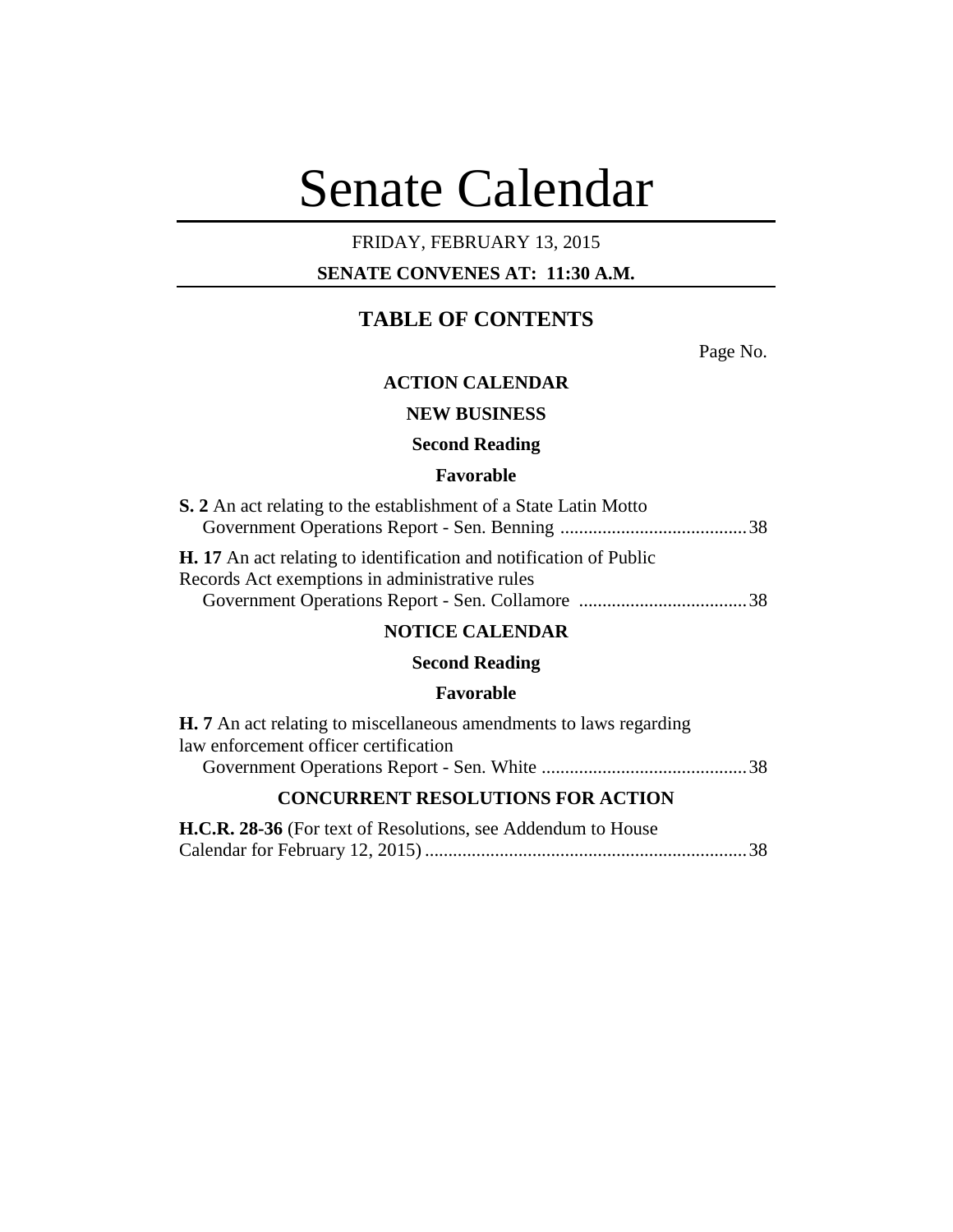#### **ORDERS OF THE DAY**

## **ACTION CALENDAR**

#### **NEW BUSINESS**

#### **Second Reading**

#### **Favorable**

## **S. 2.**

An act relating to the establishment of a State Latin Motto.

**Reported favorably by Senator Benning for the Committee on Government Operations.**

(Committee vote: 5-0-0)

#### **H. 17.**

An act relating to identification and notification of Public Records Act exemptions in administrative rules.

**Reported favorably by Senator Collamore for the Committee on Government Operations.**

(Committee vote: 4-0-1)

(No House amendments)

#### **NOTICE CALENDAR**

#### **Second Reading**

#### **Favorable**

#### **H. 7.**

An act relating to miscellaneous amendments to laws regarding law enforcement officer certification.

**Reported favorably by Senator White for the Committee on Government Operations.**

(Committee vote: 5-0-0)

(No House amendments)

#### **CONCURRENT RESOLUTIONS FOR ACTION**

**H.C.R. 28-36** (For text of Resolutions, see Addendum to House Calendar for February 12, 2015)